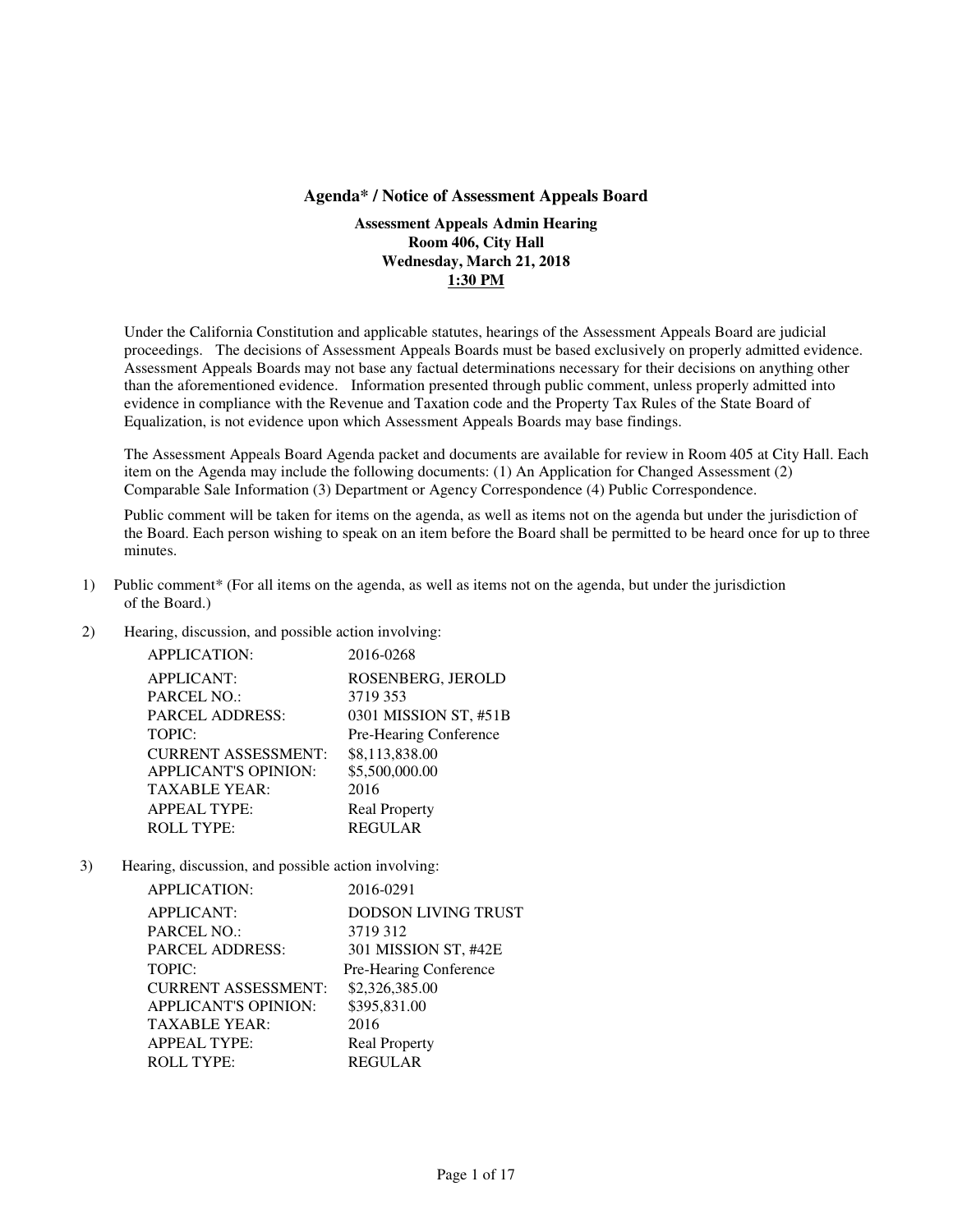| <b>APPLICATION:</b>         | 2016-0341              |
|-----------------------------|------------------------|
| <b>APPLICANT:</b>           | MAH AB LIVING TRUST    |
| <b>PARCEL NO.:</b>          | 3719 111               |
| <b>PARCEL ADDRESS:</b>      | 0301 MISSION ST, #14D  |
| TOPIC:                      | Pre-Hearing Conference |
| <b>CURRENT ASSESSMENT:</b>  | \$710,896.00           |
| <b>APPLICANT'S OPINION:</b> | \$400.00               |
| <b>TAXABLE YEAR:</b>        | 2016                   |
| <b>APPEAL TYPE:</b>         | <b>Real Property</b>   |
| <b>ROLL TYPE:</b>           | <b>REGULAR</b>         |

# 5) Hearing, discussion, and possible action involving:

| <b>APPLICATION:</b>         | 2016-0348                |
|-----------------------------|--------------------------|
| <b>APPLICANT:</b>           | <b>SAAL REVOC LVG TR</b> |
| PARCEL NO.:                 | 3719 269                 |
| PARCEL ADDRESS:             | 301 MISSION ST, #35D     |
| TOPIC:                      | Pre-Hearing Conference   |
| <b>CURRENT ASSESSMENT:</b>  | \$2,955,891.00           |
| <b>APPLICANT'S OPINION:</b> | \$2,548,891.00           |
| TAXABLE YEAR:               | 2016                     |
| APPEAL TYPE:                | <b>Real Property</b>     |
| <b>ROLL TYPE:</b>           | <b>REGULAR</b>           |

6) Hearing, discussion, and possible action involving:

| <b>APPLICATION:</b>         | 2016-0391              |
|-----------------------------|------------------------|
| <b>APPLICANT:</b>           | PARIKH, RUPA           |
| <b>PARCEL NO.:</b>          | 3719 173               |
| <b>PARCEL ADDRESS:</b>      | 0301 MISSION ST, #21F  |
| <b>TOPIC:</b>               | Pre-Hearing Conference |
| <b>CURRENT ASSESSMENT:</b>  | \$2,381,728.00         |
| <b>APPLICANT'S OPINION:</b> | \$1.00                 |
| TAXABLE YEAR:               | 2016                   |
| <b>APPEAL TYPE:</b>         | <b>Real Property</b>   |
| <b>ROLL TYPE:</b>           | <b>REGULAR</b>         |
|                             |                        |

| APPLICATION:                | 2016-0393                 |
|-----------------------------|---------------------------|
| <b>APPLICANT:</b>           | <b>BUTTERY 1990 TRUST</b> |
| PARCEL NO.:                 | 3719 376                  |
| <b>PARCEL ADDRESS:</b>      | 0301 MISSION ST, #57A     |
| TOPIC:                      | Pre-Hearing Conference    |
| <b>CURRENT ASSESSMENT:</b>  | \$3,514,100.00            |
| <b>APPLICANT'S OPINION:</b> | \$1.00                    |
| <b>TAXABLE YEAR:</b>        | 2016                      |
| <b>APPEAL TYPE:</b>         | <b>Real Property</b>      |
| <b>ROLL TYPE:</b>           | <b>REGULAR</b>            |
|                             |                           |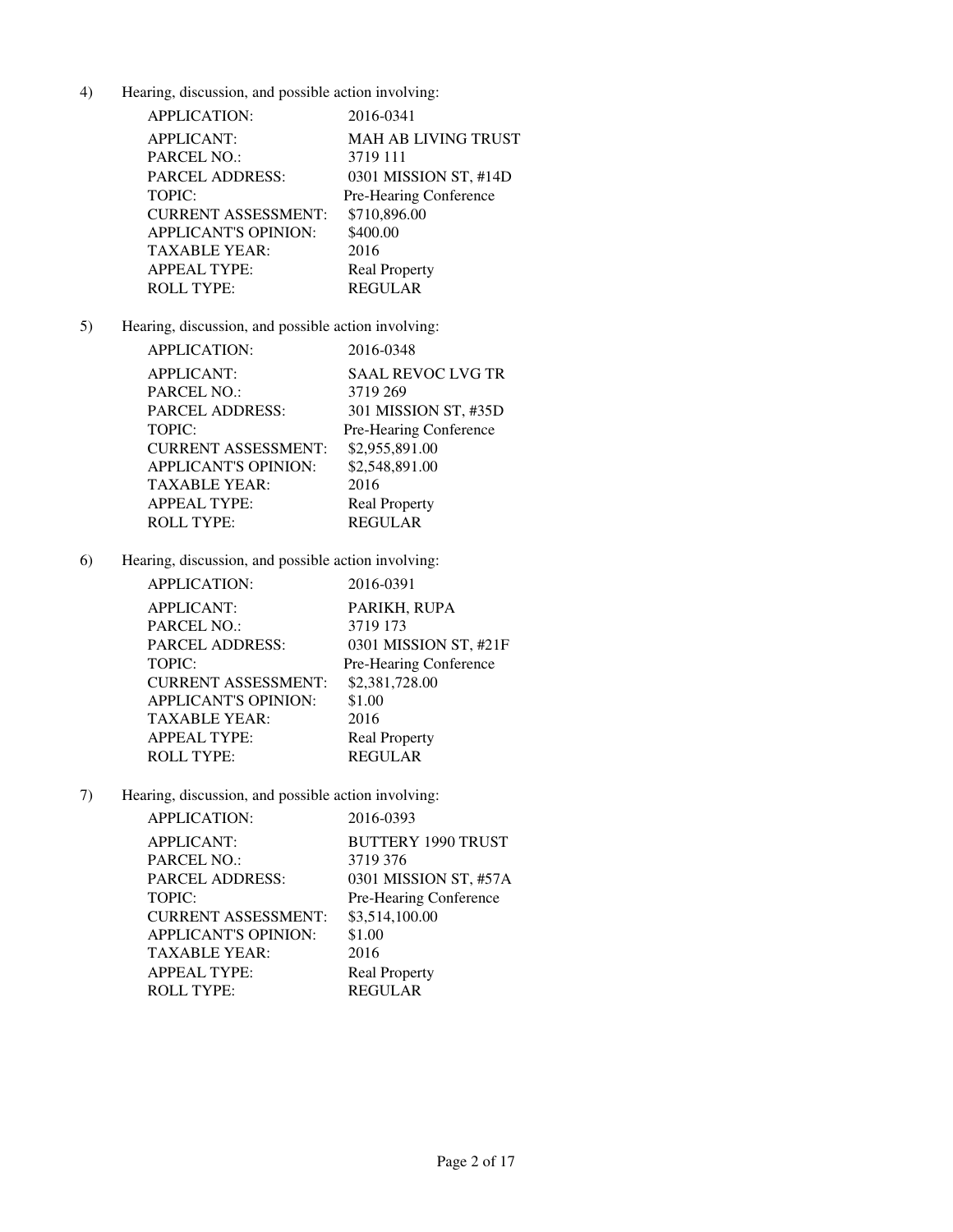| <b>APPLICATION:</b>         | 2016-0394              |
|-----------------------------|------------------------|
| <b>APPLICANT:</b>           | LIU REVOCABLE TRUST    |
| <b>PARCEL NO.:</b>          | 3719 233               |
| <b>PARCEL ADDRESS:</b>      | 0301 MISSION ST, #29D  |
| <b>TOPIC:</b>               | Pre-Hearing Conference |
| <b>CURRENT ASSESSMENT:</b>  | \$2,647,288.00         |
| <b>APPLICANT'S OPINION:</b> | \$2,247,288.00         |
| TAXABLE YEAR:               | 2016                   |
| <b>APPEAL TYPE:</b>         | <b>Real Property</b>   |
| <b>ROLL TYPE:</b>           | <b>REGULAR</b>         |

# 9) Hearing, discussion, and possible action involving:

| APPLICATION:                | 2016-0428              |
|-----------------------------|------------------------|
| <b>APPLICANT:</b>           | ARSENAULT, THERESE     |
| PARCEL NO.:                 | 3719 229               |
| PARCEL ADDRESS:             | 301 MISSION ST, #28F   |
| TOPIC:                      | Pre-Hearing Conference |
| <b>CURRENT ASSESSMENT:</b>  | \$1,671,136.00         |
| <b>APPLICANT'S OPINION:</b> | \$1,100,000.00         |
| TAXABLE YEAR:               | 2016                   |
| APPEAL TYPE:                | <b>Real Property</b>   |
| ROLL TYPE:                  | <b>REGULAR</b>         |

10) Hearing, discussion, and possible action involving:

| <b>APPLICATION:</b>         | 2016-0431              |
|-----------------------------|------------------------|
| <b>APPLICANT:</b>           | PATEL, NAMRATA         |
| <b>PARCEL NO.:</b>          | 3719 205               |
| <b>PARCEL ADDRESS:</b>      | 0301 MISSION ST, #25B  |
| <b>TOPIC:</b>               | Pre-Hearing Conference |
| <b>CURRENT ASSESSMENT:</b>  | \$1,050,000.00         |
| <b>APPLICANT'S OPINION:</b> | \$0.00                 |
| <b>TAXABLE YEAR:</b>        | 2016                   |
| <b>APPEAL TYPE:</b>         | <b>Real Property</b>   |
| <b>ROLL TYPE:</b>           | <b>REGULAR</b>         |
|                             |                        |

| APPLICATION:                | 2016-0432              |
|-----------------------------|------------------------|
| <b>APPLICANT:</b>           | DUFFY, ROBIN           |
| PARCEL NO.:                 | 3719 220               |
| <b>PARCEL ADDRESS:</b>      | 0301 MISSION ST, #27C  |
| TOPIC:                      | Pre-Hearing Conference |
| <b>CURRENT ASSESSMENT:</b>  | \$2,340,528.00         |
| <b>APPLICANT'S OPINION:</b> | \$300,000.00           |
| <b>TAXABLE YEAR:</b>        | 2016                   |
| <b>APPEAL TYPE:</b>         | <b>Real Property</b>   |
| <b>ROLL TYPE:</b>           | <b>REGULAR</b>         |
|                             |                        |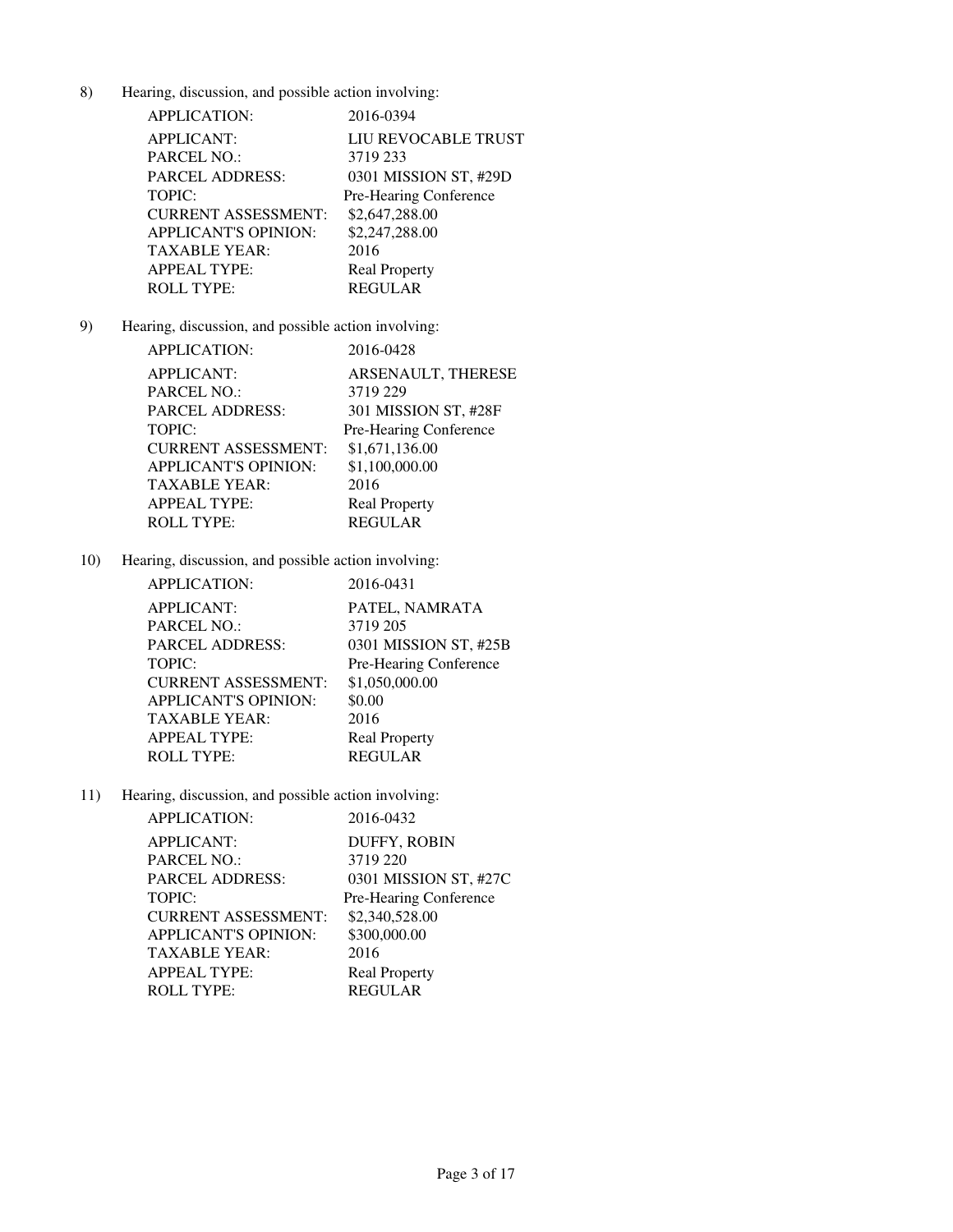| <b>APPLICATION:</b>         | 2016-0435              |
|-----------------------------|------------------------|
| <b>APPLICANT:</b>           | FOX, JOANNE            |
| <b>PARCEL NO.:</b>          | 3719 232               |
| <b>PARCEL ADDRESS:</b>      | 0301 MISSION ST, #29C  |
| TOPIC:                      | Pre-Hearing Conference |
| <b>CURRENT ASSESSMENT:</b>  | \$2,493,180.00         |
| <b>APPLICANT'S OPINION:</b> | \$400,000.00           |
| TAXABLE YEAR:               | 2016                   |
| <b>APPEAL TYPE:</b>         | <b>Real Property</b>   |
| <b>ROLL TYPE:</b>           | <b>REGULAR</b>         |

# 13) Hearing, discussion, and possible action involving:

| <b>APPLICATION:</b>        | 2016-0436              |
|----------------------------|------------------------|
| APPLICANT:                 | PATEL, NAMRATA         |
| PARCEL NO.:                | 3719 221               |
| PARCEL ADDRESS:            | 301 MISSION ST, #27D   |
| TOPIC:                     | Pre-Hearing Conference |
| <b>CURRENT ASSESSMENT:</b> | \$2,599,546.00         |
| APPLICANT'S OPINION:       | \$0.00                 |
| TAXABLE YEAR:              | 2016                   |
| APPEAL TYPE:               | <b>Real Property</b>   |
| ROLL TYPE:                 | <b>REGULAR</b>         |

14) Hearing, discussion, and possible action involving:

| <b>APPLICATION:</b>        | 2016-0437              |
|----------------------------|------------------------|
| <b>APPLICANT:</b>          | PRETLOW TRUST          |
| <b>PARCEL NO.:</b>         | 3719 243               |
| <b>PARCEL ADDRESS:</b>     | 0301 MISSION ST, #31B  |
| <b>TOPIC:</b>              | Pre-Hearing Conference |
| <b>CURRENT ASSESSMENT:</b> | \$1,909,870.00         |
| APPLICANT'S OPINION:       | \$300,000.00           |
| TAXABLE YEAR:              | 2016                   |
| APPEAL TYPE:               | <b>Real Property</b>   |
| ROLL TYPE:                 | <b>REGULAR</b>         |

| <b>APPLICATION:</b>        | 2016-0461              |
|----------------------------|------------------------|
| <b>APPLICANT:</b>          | RAMSEY, CRAIG          |
| PARCEL NO.:                | 3719 364               |
| <b>PARCEL ADDRESS:</b>     | 301 MISSION ST, #54A   |
| TOPIC:                     | Pre-Hearing Conference |
| <b>CURRENT ASSESSMENT:</b> | \$4,473,014.00         |
| APPLICANT'S OPINION:       | \$2,500,000.00         |
| <b>TAXABLE YEAR:</b>       | 2016                   |
| <b>APPEAL TYPE:</b>        | <b>Real Property</b>   |
| <b>ROLL TYPE:</b>          | <b>REGULAR</b>         |
|                            |                        |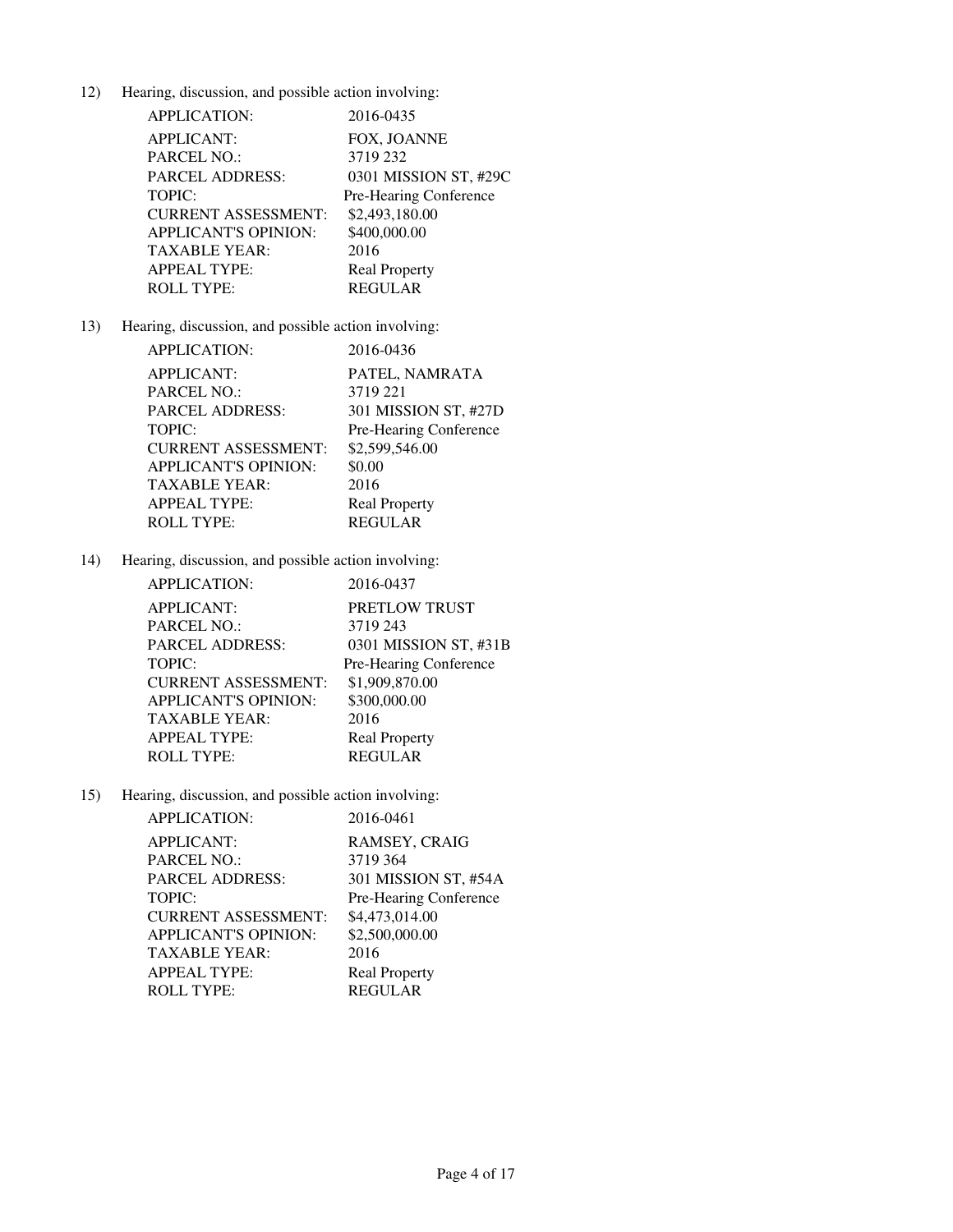| <b>APPLICATION:</b>         | 2016-0464                     |
|-----------------------------|-------------------------------|
| <b>APPLICANT:</b>           | <b>MISSION MILLENNIUM LLC</b> |
| <b>PARCEL NO.:</b>          | 3719 368                      |
| PARCEL ADDRESS:             | 0301 MISSION ST, #55A         |
| <b>TOPIC:</b>               | Pre-Hearing Conference        |
| <b>CURRENT ASSESSMENT:</b>  | \$3,429,280.00                |
| <b>APPLICANT'S OPINION:</b> | \$500.00                      |
| TAXABLE YEAR:               | 2016                          |
| <b>APPEAL TYPE:</b>         | <b>Real Property</b>          |
| <b>ROLL TYPE:</b>           | <b>REGULAR</b>                |

# 17) Hearing, discussion, and possible action involving:

| <b>APPLICATION:</b>        | 2016-0475              |
|----------------------------|------------------------|
| APPLICANT:                 | MORGAN, KAZUKO         |
| PARCEL NO.:                | 3719 241               |
| PARCEL ADDRESS:            | 0301 MISSION ST, #30F  |
| TOPIC:                     | Pre-Hearing Conference |
| <b>CURRENT ASSESSMENT:</b> | \$2,400,000.00         |
| APPLICANT'S OPINION:       | \$1.00                 |
| TAXABLE YEAR:              | 2016                   |
| APPEAL TYPE:               | <b>Real Property</b>   |
| ROLL TYPE:                 | <b>REGULAR</b>         |

18) Hearing, discussion, and possible action involving:

| <b>APPLICATION:</b>        | 2016-0482              |
|----------------------------|------------------------|
| <b>APPLICANT:</b>          | <b>GRIFFIE, JASON</b>  |
| <b>PARCEL NO.:</b>         | 3719 137               |
| <b>PARCEL ADDRESS:</b>     | 0301 MISSION ST, #17C  |
| <b>TOPIC:</b>              | Pre-Hearing Conference |
| <b>CURRENT ASSESSMENT:</b> | \$875,356.00           |
| APPLICANT'S OPINION:       | \$1.00                 |
| TAXABLE YEAR:              | 2016                   |
| <b>APPEAL TYPE:</b>        | <b>Real Property</b>   |
| <b>ROLL TYPE:</b>          | <b>REGULAR</b>         |

| APPLICATION:                | 2016-0483              |
|-----------------------------|------------------------|
| <b>APPLICANT:</b>           | LEE, SOOK              |
| PARCEL NO.:                 | 3719 150               |
| <b>PARCEL ADDRESS:</b>      | 0301 MISSION ST, #18G  |
| <b>TOPIC:</b>               | Pre-Hearing Conference |
| <b>CURRENT ASSESSMENT:</b>  | \$1,447,269.00         |
| <b>APPLICANT'S OPINION:</b> | \$900,000.00           |
| <b>TAXABLE YEAR:</b>        | 2016                   |
| <b>APPEAL TYPE:</b>         | <b>Real Property</b>   |
| <b>ROLL TYPE:</b>           | <b>REGULAR</b>         |
|                             |                        |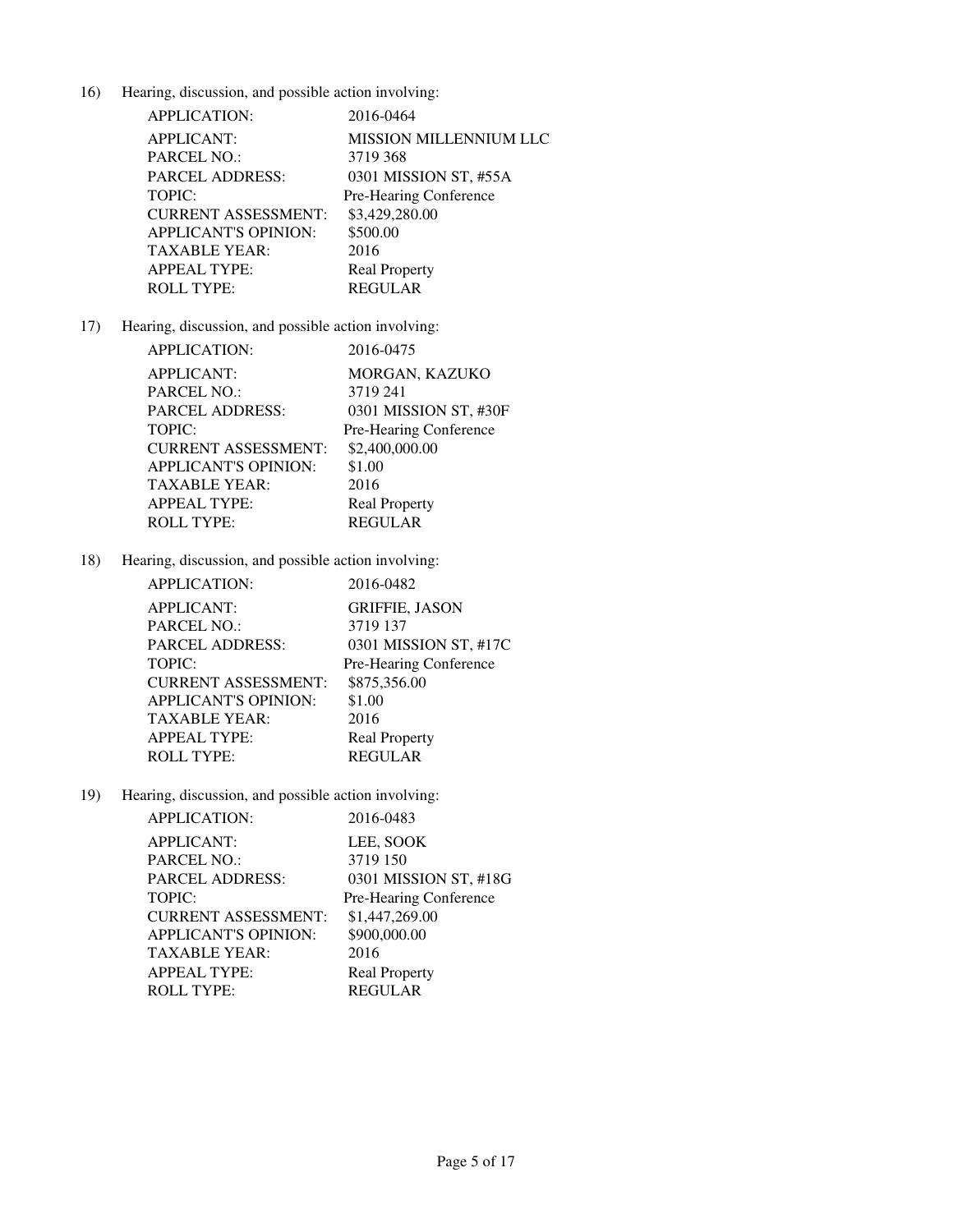| APPLICATION:                | 2016-0486              |
|-----------------------------|------------------------|
| <b>APPLICANT:</b>           | PAUL C. TONG TRUST     |
| <b>PARCEL NO.:</b>          | 3719 167               |
| <b>PARCEL ADDRESS:</b>      | 0301 MISSION ST, #20H  |
| TOPIC:                      | Pre-Hearing Conference |
| <b>CURRENT ASSESSMENT:</b>  | \$708,768.00           |
| <b>APPLICANT'S OPINION:</b> | \$635,292.00           |
| <b>TAXABLE YEAR:</b>        | 2016                   |
| <b>APPEAL TYPE:</b>         | <b>Real Property</b>   |
| <b>ROLL TYPE:</b>           | <b>REGULAR</b>         |

# 21) Hearing, discussion, and possible action involving:

| <b>APPLICATION:</b>        | 2016-0498              |
|----------------------------|------------------------|
| <b>APPLICANT:</b>          | FOGT-ASTER, BARBARA    |
| PARCEL NO.:                | 3719412                |
| PARCEL ADDRESS:            | 0301 MISSION ST, #702  |
| TOPIC:                     | Pre-Hearing Conference |
| <b>CURRENT ASSESSMENT:</b> | \$2,783,516.00         |
| APPLICANT'S OPINION:       | \$2.00                 |
| TAXABLE YEAR:              | 2016                   |
| APPEAL TYPE:               | <b>Real Property</b>   |
| <b>ROLL TYPE:</b>          | <b>REGULAR</b>         |

22) Hearing, discussion, and possible action involving:

| <b>APPLICATION:</b>         | 2016-0500              |
|-----------------------------|------------------------|
| <b>APPLICANT:</b>           | FARRELL, CATHERINE     |
| <b>PARCEL NO.:</b>          | 3719 120               |
| <b>PARCEL ADDRESS:</b>      | 0301 MISSION ST, 15D   |
| <b>TOPIC:</b>               | Pre-Hearing Conference |
| <b>CURRENT ASSESSMENT:</b>  | \$1,139,088.00         |
| <b>APPLICANT'S OPINION:</b> | \$900,000.00           |
| TAXABLE YEAR:               | 2016                   |
| <b>APPEAL TYPE:</b>         | <b>Real Property</b>   |
| <b>ROLL TYPE:</b>           | <b>REGULAR</b>         |

| APPLICATION:                | 2016-0502              |
|-----------------------------|------------------------|
| <b>APPLICANT:</b>           | <b>HSU, CAROLINE</b>   |
| PARCEL NO.:                 | 3719 230               |
| <b>PARCEL ADDRESS:</b>      | 0301 MISSION ST, #29A  |
| TOPIC:                      | Pre-Hearing Conference |
| <b>CURRENT ASSESSMENT:</b>  | \$1,620,686.00         |
| <b>APPLICANT'S OPINION:</b> | \$300,000.00           |
| <b>TAXABLE YEAR:</b>        | 2016                   |
| <b>APPEAL TYPE:</b>         | <b>Real Property</b>   |
| <b>ROLL TYPE:</b>           | <b>REGULAR</b>         |
|                             |                        |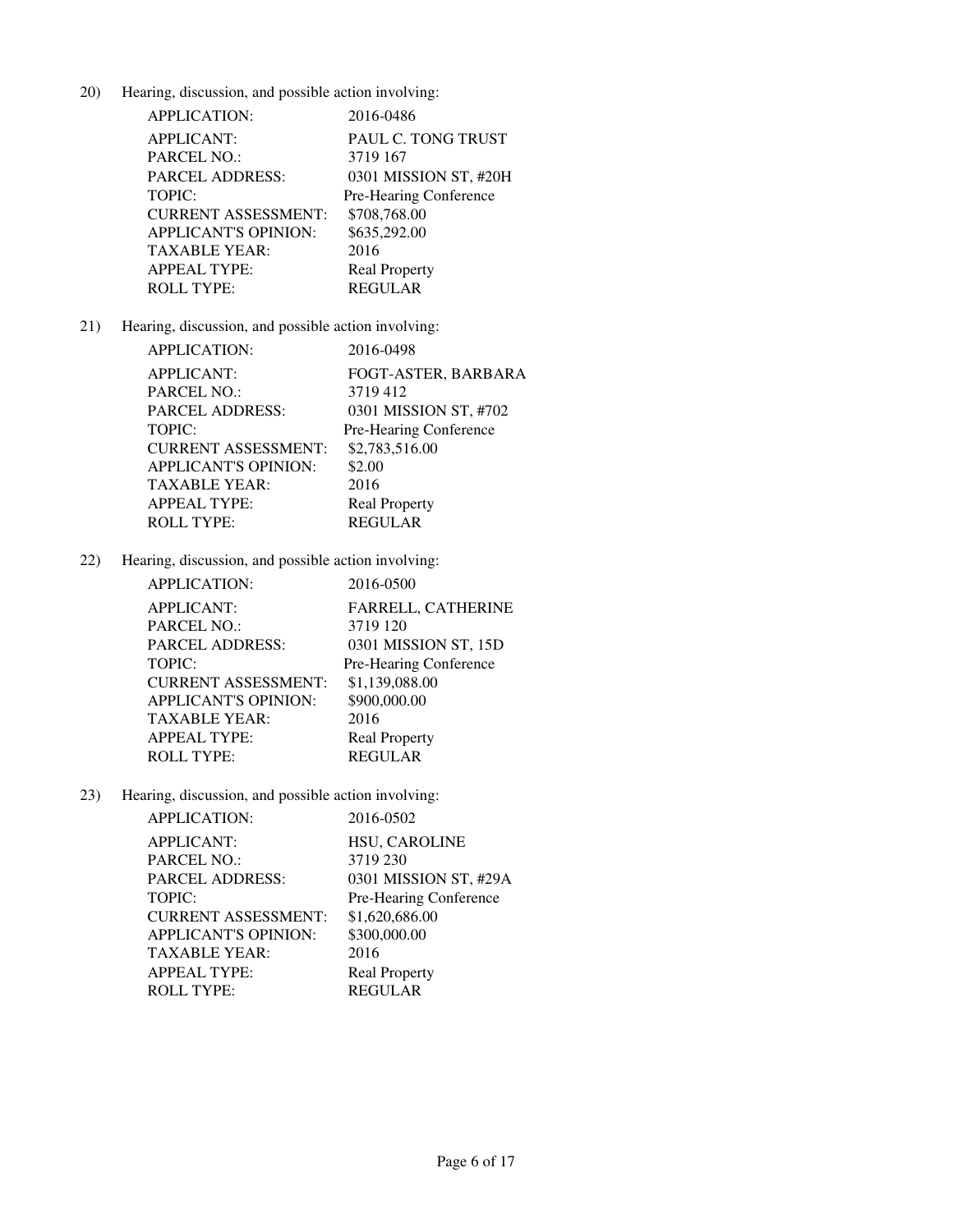| <b>APPLICATION:</b>         | 2016-0510                |
|-----------------------------|--------------------------|
| <b>APPLICANT:</b>           | <b>FUMARELLI, THOMAS</b> |
| <b>PARCEL NO.:</b>          | 3719314                  |
| <b>PARCEL ADDRESS:</b>      | 301 MISSION ST, #43A     |
| <b>TOPIC:</b>               | Pre-Hearing Conference   |
| <b>CURRENT ASSESSMENT:</b>  | \$1,803,768.00           |
| <b>APPLICANT'S OPINION:</b> | \$499,000.00             |
| <b>TAXABLE YEAR:</b>        | 2016                     |
| <b>APPEAL TYPE:</b>         | <b>Real Property</b>     |
| <b>ROLL TYPE:</b>           | <b>REGULAR</b>           |

# 25) Hearing, discussion, and possible action involving:

| <b>APPLICATION:</b>        | 2016-0557              |
|----------------------------|------------------------|
| <b>APPLICANT:</b>          | JOHNSON, JAMES         |
| PARCEL NO.:                | 3719 333               |
| PARCEL ADDRESS:            | 301 MISSION ST, #47B   |
| TOPIC:                     | Pre-Hearing Conference |
| <b>CURRENT ASSESSMENT:</b> | \$2,228,182.00         |
| APPLICANT'S OPINION:       | \$1,394,714.00         |
| TAXABLE YEAR:              | 2016                   |
| APPEAL TYPE:               | <b>Real Property</b>   |
| ROLL TYPE:                 | <b>REGULAR</b>         |

26) Hearing, discussion, and possible action involving:

| APPLICATION:                | 2016-0559              |
|-----------------------------|------------------------|
| <b>APPLICANT:</b>           | <b>HINOHARA TRUST</b>  |
| PARCEL NO.:                 | 3719 300               |
| PARCEL ADDRESS:             | 301 MISSION ST, #40E   |
| TOPIC:                      | Pre-Hearing Conference |
| <b>CURRENT ASSESSMENT:</b>  | \$2,260,142.00         |
| <b>APPLICANT'S OPINION:</b> | \$500,000.00           |
| TAXABLE YEAR:               | 2016                   |
| APPEAL TYPE:                | <b>Real Property</b>   |
| ROLL TYPE:                  | <b>REGULAR</b>         |

| APPLICATION:               | 2016-0561              |
|----------------------------|------------------------|
| <b>APPLICANT:</b>          | MARTINEZ, MARIA        |
| PARCEL NO.:                | 3719 305               |
| <b>PARCEL ADDRESS:</b>     | 0301 MISSION ST, #41D  |
| TOPIC:                     | Pre-Hearing Conference |
| <b>CURRENT ASSESSMENT:</b> | \$2,976,216.00         |
| APPLICANT'S OPINION:       | \$0.00                 |
| <b>TAXABLE YEAR:</b>       | 2016                   |
| <b>APPEAL TYPE:</b>        | <b>Real Property</b>   |
| <b>ROLL TYPE:</b>          | <b>REGULAR</b>         |
|                            |                        |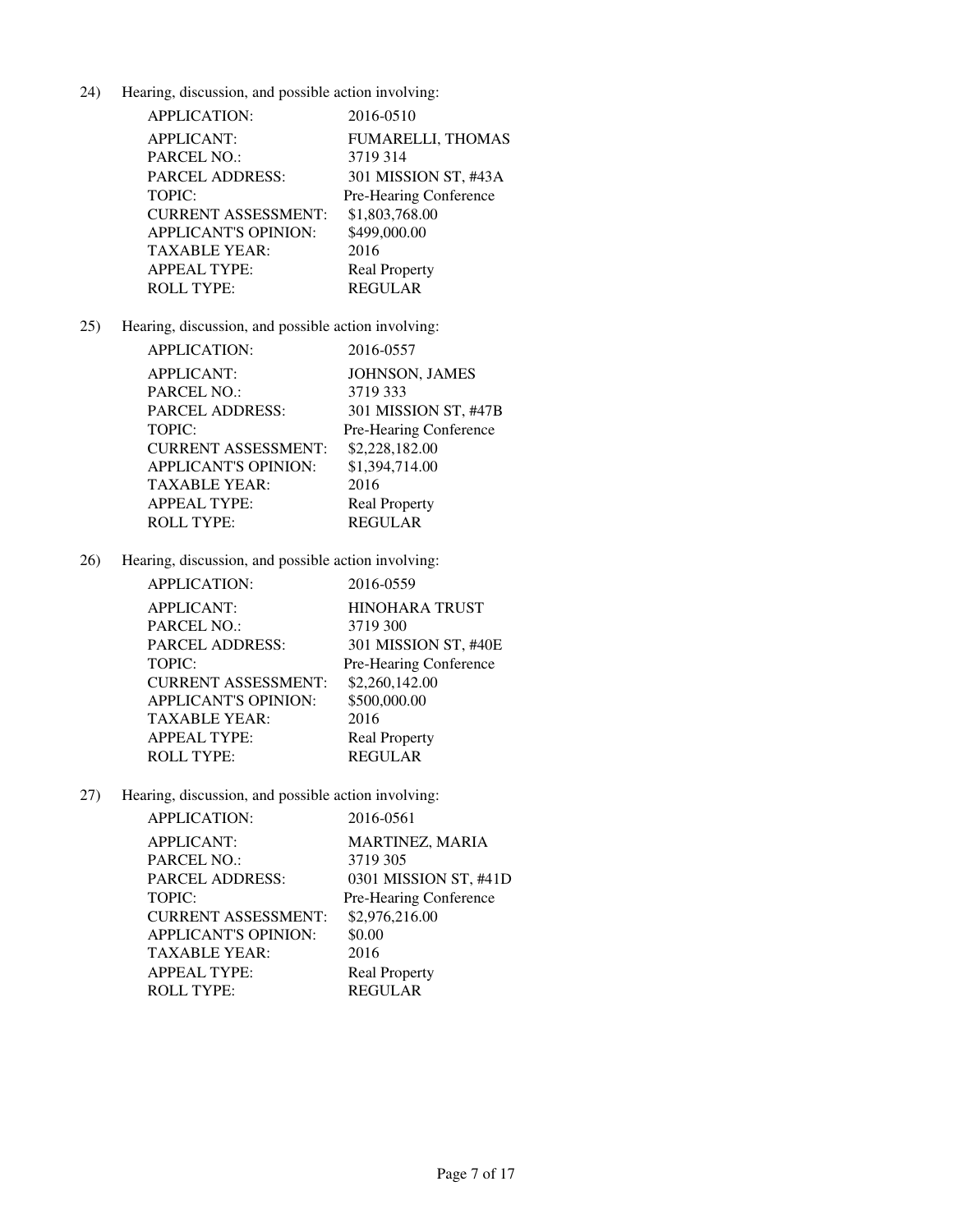| APPLICATION:               | 2016-0562              |
|----------------------------|------------------------|
| <b>APPLICANT:</b>          | ZHAN, HONGYU           |
| PARCEL NO.:                | 3719 227               |
| PARCEL ADDRESS:            | 0301 MISSION ST, #28D  |
| <b>TOPIC:</b>              | Pre-Hearing Conference |
| <b>CURRENT ASSESSMENT:</b> | \$2,704,610.00         |
| APPLICANT'S OPINION:       | \$1.00                 |
| TAXABLE YEAR:              | 2016                   |
| APPEAL TYPE:               | <b>Real Property</b>   |
| <b>ROLL TYPE:</b>          | <b>REGULAR</b>         |

# 29) Hearing, discussion, and possible action involving:

| APPLICATION:                |                        |
|-----------------------------|------------------------|
|                             | 2016-0563              |
| <b>APPLICANT:</b>           | 501 MILLENNIUM, LLC    |
| PARCEL NO.:                 | 3719 399               |
| PARCEL ADDRESS:             | 301 MISSION ST, #501   |
| TOPIC:                      | Pre-Hearing Conference |
| <b>CURRENT ASSESSMENT:</b>  | \$3,030,520.00         |
| <b>APPLICANT'S OPINION:</b> | \$2,340,000.00         |
| TAXABLE YEAR:               | 2016                   |
| APPEAL TYPE:                | <b>Real Property</b>   |
| ROLL TYPE:                  | <b>REGULAR</b>         |

30) Hearing, discussion, and possible action involving:

| <b>APPLICATION:</b>        | 2016-0568              |
|----------------------------|------------------------|
| <b>APPLICANT:</b>          | LI, HON LAM            |
| PARCEL NO.:                | 3719 248               |
| PARCEL ADDRESS:            | 0301 MISSION ST, #32A  |
| TOPIC:                     | Pre-Hearing Conference |
| <b>CURRENT ASSESSMENT:</b> | \$1,612,360.00         |
| APPLICANT'S OPINION:       | \$1,000,000.00         |
| TAXABLE YEAR:              | 2016                   |
| <b>APPEAL TYPE:</b>        | <b>Real Property</b>   |
| <b>ROLL TYPE:</b>          | <b>REGULAR</b>         |

| APPLICATION:                | 2016-0570              |
|-----------------------------|------------------------|
| <b>APPLICANT:</b>           | SPENCER, STIRLING      |
| PARCEL NO.:                 | 3719 273               |
| <b>PARCEL ADDRESS:</b>      | 0301 MISSION ST, #36B  |
| TOPIC:                      | Pre-Hearing Conference |
| <b>CURRENT ASSESSMENT:</b>  | \$3,045,748.00         |
| <b>APPLICANT'S OPINION:</b> | \$1,500,000.00         |
| <b>TAXABLE YEAR:</b>        | 2016                   |
| <b>APPEAL TYPE:</b>         | <b>Real Property</b>   |
| <b>ROLL TYPE:</b>           | <b>REGULAR</b>         |
|                             |                        |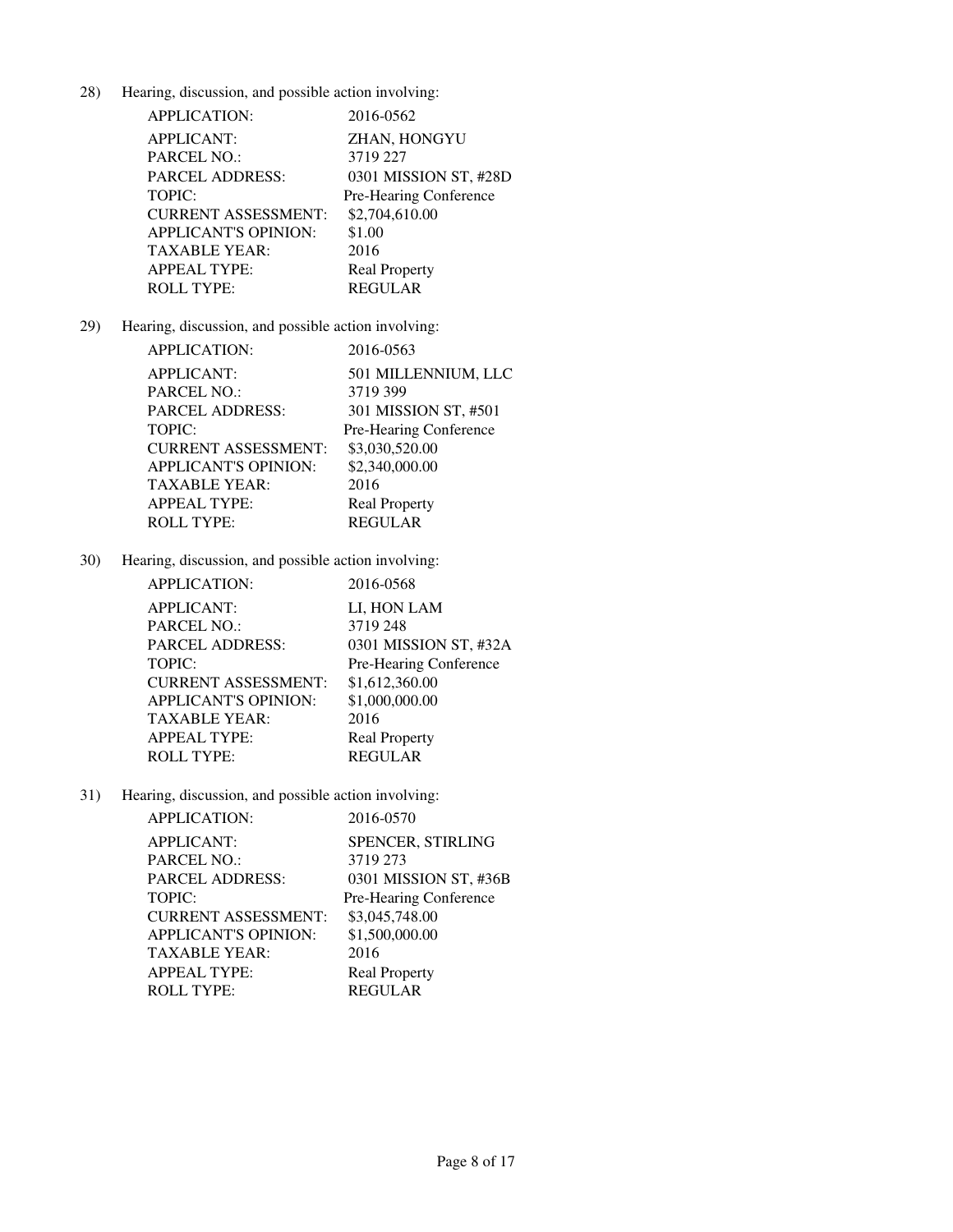| <b>APPLICATION:</b>        | 2016-0667              |
|----------------------------|------------------------|
| <b>APPLICANT:</b>          | STRICKLAND, TYRONE     |
| PARCEL NO.:                | 3719 268               |
| <b>PARCEL ADDRESS:</b>     | 0301 MISSION ST, #35C  |
| TOPIC:                     | Pre-Hearing Conference |
| <b>CURRENT ASSESSMENT:</b> | \$3,952,896.00         |
| APPLICANT'S OPINION:       | \$3,114,816.00         |
| TAXABLE YEAR:              | 2016                   |
| <b>APPEAL TYPE:</b>        | <b>Real Property</b>   |
| <b>ROLL TYPE:</b>          | <b>REGULAR</b>         |

# 33) Hearing, discussion, and possible action involving:

| <b>APPLICATION:</b>        | 2016-0668                  |
|----------------------------|----------------------------|
| <b>APPLICANT:</b>          | <b>KRAMER, MARK</b>        |
| PARCEL NO.:                | 3719 366                   |
| PARCEL ADDRESS:            | 0301 MISSION #54C ST, #54C |
| TOPIC:                     | Pre-Hearing Conference     |
| <b>CURRENT ASSESSMENT:</b> | \$4,488,200.00             |
| APPLICANT'S OPINION:       | \$3,000,000.00             |
| TAXABLE YEAR:              | 2016                       |
| <b>APPEAL TYPE:</b>        | <b>Real Property</b>       |
| <b>ROLL TYPE:</b>          | <b>REGULAR</b>             |

34) Hearing, discussion, and possible action involving:

| <b>APPLICATION:</b>         | 2016-0669              |
|-----------------------------|------------------------|
| <b>APPLICANT:</b>           | PROTIVA FAMILY TRUST   |
| PARCEL NO.:                 | 3719388                |
| <b>PARCEL ADDRESS:</b>      | 0301 MISSION ST, #301  |
| <b>TOPIC:</b>               | Pre-Hearing Conference |
| <b>CURRENT ASSESSMENT:</b>  | \$3,654,900.00         |
| <b>APPLICANT'S OPINION:</b> | \$2,327,450.00         |
| TAXABLE YEAR:               | 2016                   |
| APPEAL TYPE:                | <b>Real Property</b>   |
| <b>ROLL TYPE:</b>           | <b>REGULAR</b>         |

| <b>APPLICATION:</b>         | 2016-0672                         |
|-----------------------------|-----------------------------------|
| <b>APPLICANT:</b>           | <b>COVER/CONNICK FAMILY TRUST</b> |
| PARCEL NO.:                 | 3719 261                          |
| <b>PARCEL ADDRESS:</b>      | 0301 MISSION ST, #34B             |
| TOPIC:                      | Pre-Hearing Conference            |
| <b>CURRENT ASSESSMENT:</b>  | \$2,994,986.00                    |
| <b>APPLICANT'S OPINION:</b> | \$1,475,000.00                    |
| <b>TAXABLE YEAR:</b>        | 2016                              |
| <b>APPEAL TYPE:</b>         | <b>Real Property</b>              |
| <b>ROLL TYPE:</b>           | <b>REGULAR</b>                    |
|                             |                                   |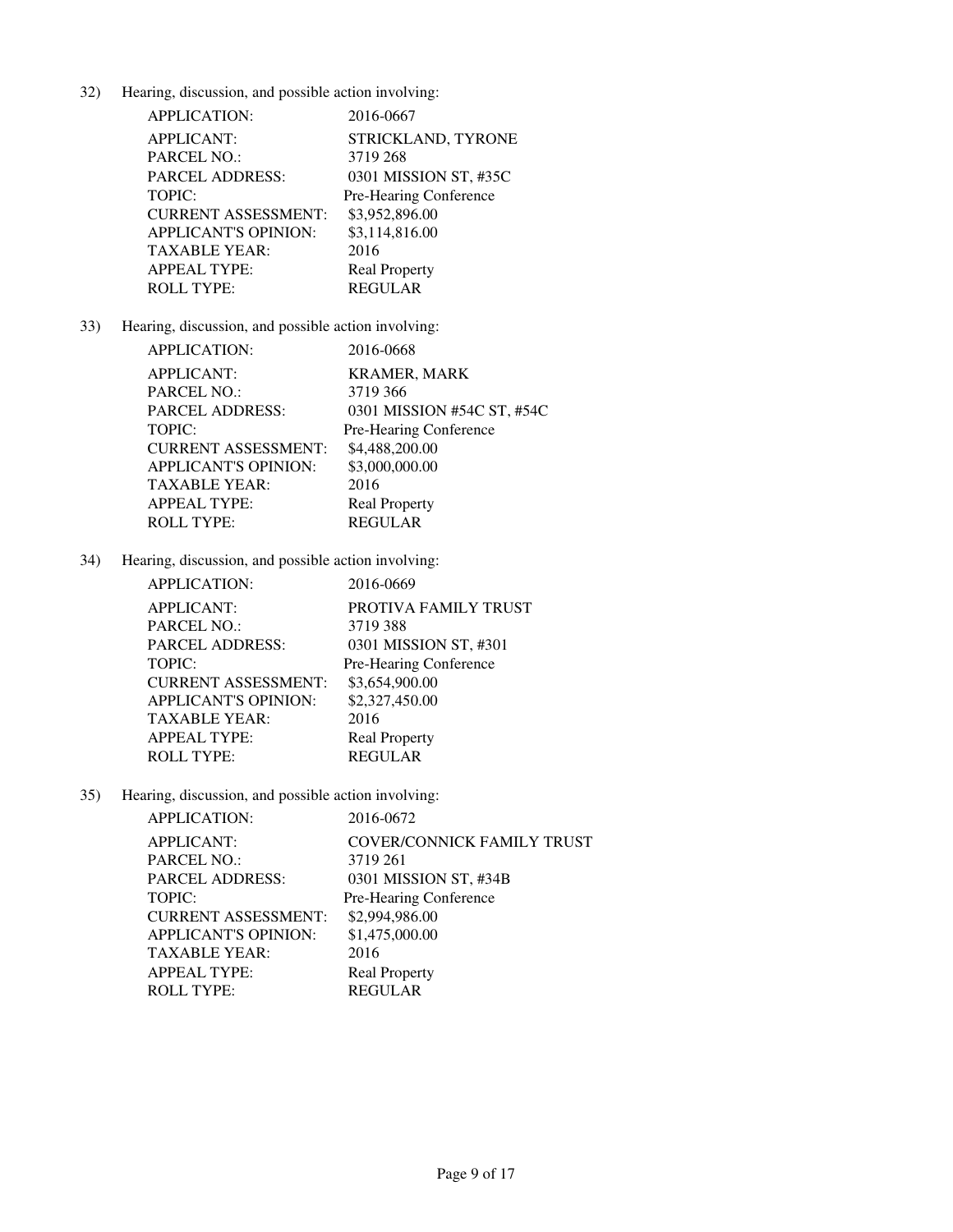| <b>APPLICATION:</b>         | 2016-0675                           |
|-----------------------------|-------------------------------------|
| <b>APPLICANT:</b>           | <b>BOWEN-SIMONS REVOCABLE TRUST</b> |
| PARCEL NO.:                 | 3719 135                            |
| <b>PARCEL ADDRESS:</b>      | 0301 MISSION ST, #17A               |
| <b>TOPIC:</b>               | Pre-Hearing Conference              |
| <b>CURRENT ASSESSMENT:</b>  | \$1,428,432.00                      |
| <b>APPLICANT'S OPINION:</b> | \$1,000,000.00                      |
| TAXABLE YEAR:               | 2016                                |
| <b>APPEAL TYPE:</b>         | <b>Real Property</b>                |
| <b>ROLL TYPE:</b>           | <b>REGULAR</b>                      |

# 37) Hearing, discussion, and possible action involving:

| APPLICATION:         | 2016-0676                           |
|----------------------|-------------------------------------|
| APPLICANT:           | <b>BOWEN-SIMONS REVOCABLE TRUST</b> |
| PARCEL NO.:          | 3719 323                            |
| PARCEL ADDRESS:      | 0301 MISSION ST, #45D               |
| TOPIC:               | Pre-Hearing Conference              |
| CURRENT ASSESSMENT:  | \$2,825,623.00                      |
| APPLICANT'S OPINION: | \$1,900,000.00                      |
| TAXABLE YEAR:        | 2016                                |
| APPEAL TYPE:         | <b>Real Property</b>                |
| ROLL TYPE:           | <b>REGULAR</b>                      |

38) Hearing, discussion, and possible action involving:

| APPLICATION:                | 2016-0677              |
|-----------------------------|------------------------|
| <b>APPLICANT:</b>           | DILLON, JOHN           |
| PARCEL NO.:                 | 3719 334               |
| PARCEL ADDRESS:             | 301 MISSION ST, #47C   |
| TOPIC:                      | Pre-Hearing Conference |
| <b>CURRENT ASSESSMENT:</b>  | \$2,939,418.00         |
| <b>APPLICANT'S OPINION:</b> | \$2,200,000.00         |
| TAXABLE YEAR:               | 2016                   |
| <b>APPEAL TYPE:</b>         | <b>Real Property</b>   |
| <b>ROLL TYPE:</b>           | <b>REGULAR</b>         |

| APPLICATION:                | 2016-0679                      |
|-----------------------------|--------------------------------|
| <b>APPLICANT:</b>           | <b>BRANAKA REVOCABLE TRUST</b> |
| PARCEL NO.:                 | 3719 335                       |
| <b>PARCEL ADDRESS:</b>      | 0301 MISSION ST, #47D          |
| TOPIC:                      | Pre-Hearing Conference         |
| <b>CURRENT ASSESSMENT:</b>  | \$3,115,256.00                 |
| <b>APPLICANT'S OPINION:</b> | \$750,000.00                   |
| <b>TAXABLE YEAR:</b>        | 2016                           |
| <b>APPEAL TYPE:</b>         | <b>Real Property</b>           |
| <b>ROLL TYPE:</b>           | <b>REGULAR</b>                 |
|                             |                                |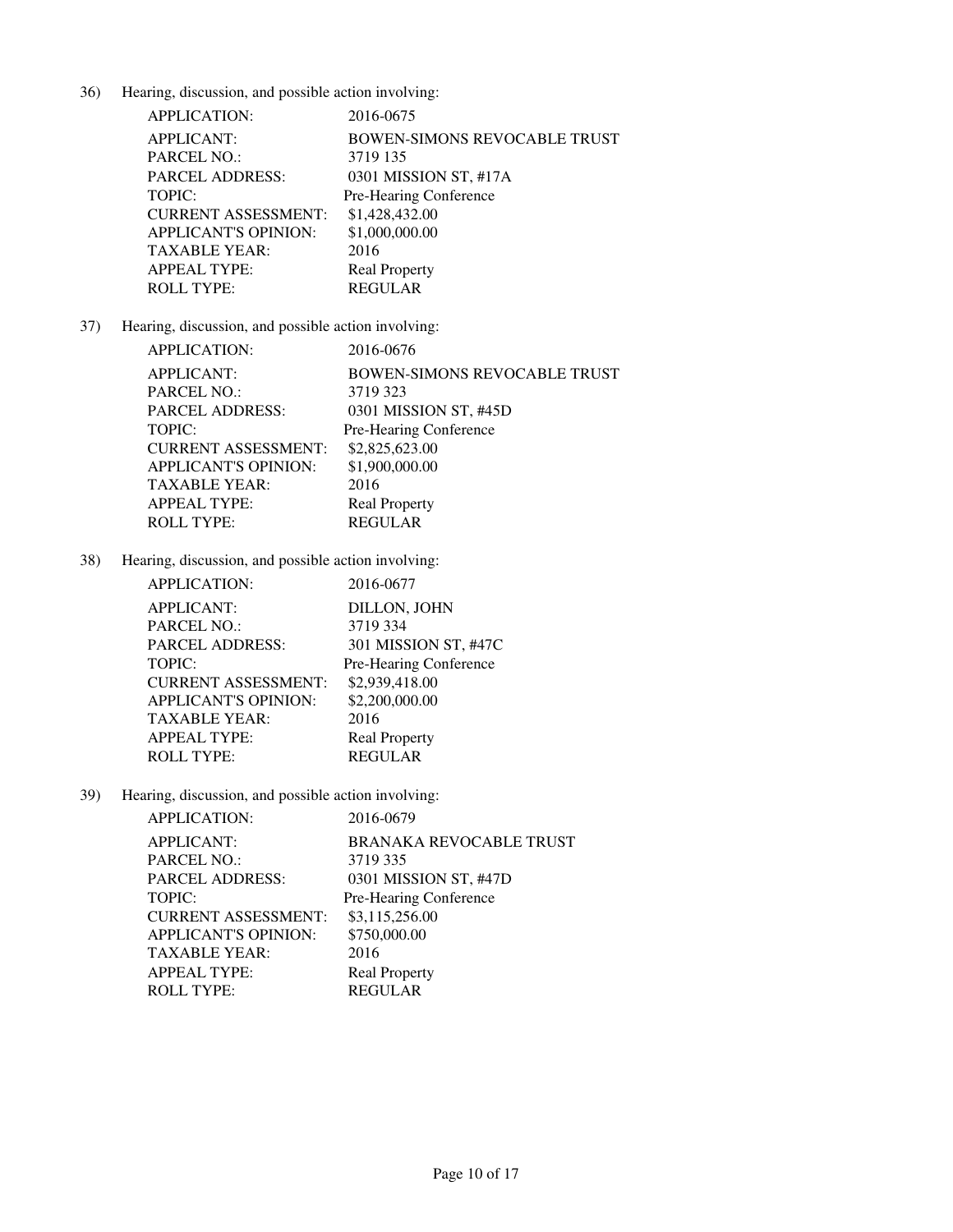| <b>APPLICATION:</b>         | 2016-0681              |
|-----------------------------|------------------------|
| <b>APPLICANT:</b>           | SINGH FAMILY TRUST     |
| <b>PARCEL NO.:</b>          | 3719 133               |
| <b>PARCEL ADDRESS:</b>      | 0301 MISSION ST, #16H  |
| TOPIC:                      | Pre-Hearing Conference |
| <b>CURRENT ASSESSMENT:</b>  | \$964,486.00           |
| <b>APPLICANT'S OPINION:</b> | \$771,588.00           |
| <b>TAXABLE YEAR:</b>        | 2016                   |
| <b>APPEAL TYPE:</b>         | <b>Real Property</b>   |
| <b>ROLL TYPE:</b>           | <b>REGULAR</b>         |

# 41) Hearing, discussion, and possible action involving:

| APPLICATION:               | 2016-0754              |
|----------------------------|------------------------|
| APPLICANT:                 | CAMP, EVA LUM          |
| PARCEL NO.:                | 3719 244               |
| PARCEL ADDRESS:            | 0301 MISSION ST, #31C  |
| TOPIC:                     | Pre-Hearing Conference |
| <b>CURRENT ASSESSMENT:</b> | \$2,610,748.00         |
| APPLICANT'S OPINION:       | \$1.00                 |
| TAXABLE YEAR:              | 2016                   |
| APPEAL TYPE:               | <b>Real Property</b>   |
| <b>ROLL TYPE:</b>          | <b>REGULAR</b>         |

42) Hearing, discussion, and possible action involving:

| APPLICATION:               | 2016-0763              |
|----------------------------|------------------------|
| <b>APPLICANT:</b>          | <b>MOTHER FISH LLC</b> |
| PARCEL NO.:                | 3719 301               |
| PARCEL ADDRESS:            | 301 MISSION ST, #40F   |
| TOPIC:                     | Pre-Hearing Conference |
| <b>CURRENT ASSESSMENT:</b> | \$1,963,962.00         |
| APPLICANT'S OPINION:       | \$1,000,000.00         |
| TAXABLE YEAR:              | 2016                   |
| APPEAL TYPE:               | <b>Real Property</b>   |
| ROLL TYPE:                 | <b>REGULAR</b>         |

| <b>APPLICATION:</b>         | 2016-0781              |
|-----------------------------|------------------------|
| <b>APPLICANT:</b>           | <b>LOMMERIN, NILS</b>  |
| <b>PARCEL NO.:</b>          | 3719 383               |
| <b>PARCEL ADDRESS:</b>      | 0301 MISSION ST, PH1D  |
| <b>TOPIC:</b>               | Pre-Hearing Conference |
| <b>CURRENT ASSESSMENT:</b>  | \$3,787,913.00         |
| <b>APPLICANT'S OPINION:</b> | \$1,000,000.00         |
| <b>TAXABLE YEAR:</b>        | 2016                   |
| <b>APPEAL TYPE:</b>         | <b>Real Property</b>   |
| <b>ROLL TYPE:</b>           | <b>REGULAR</b>         |
|                             |                        |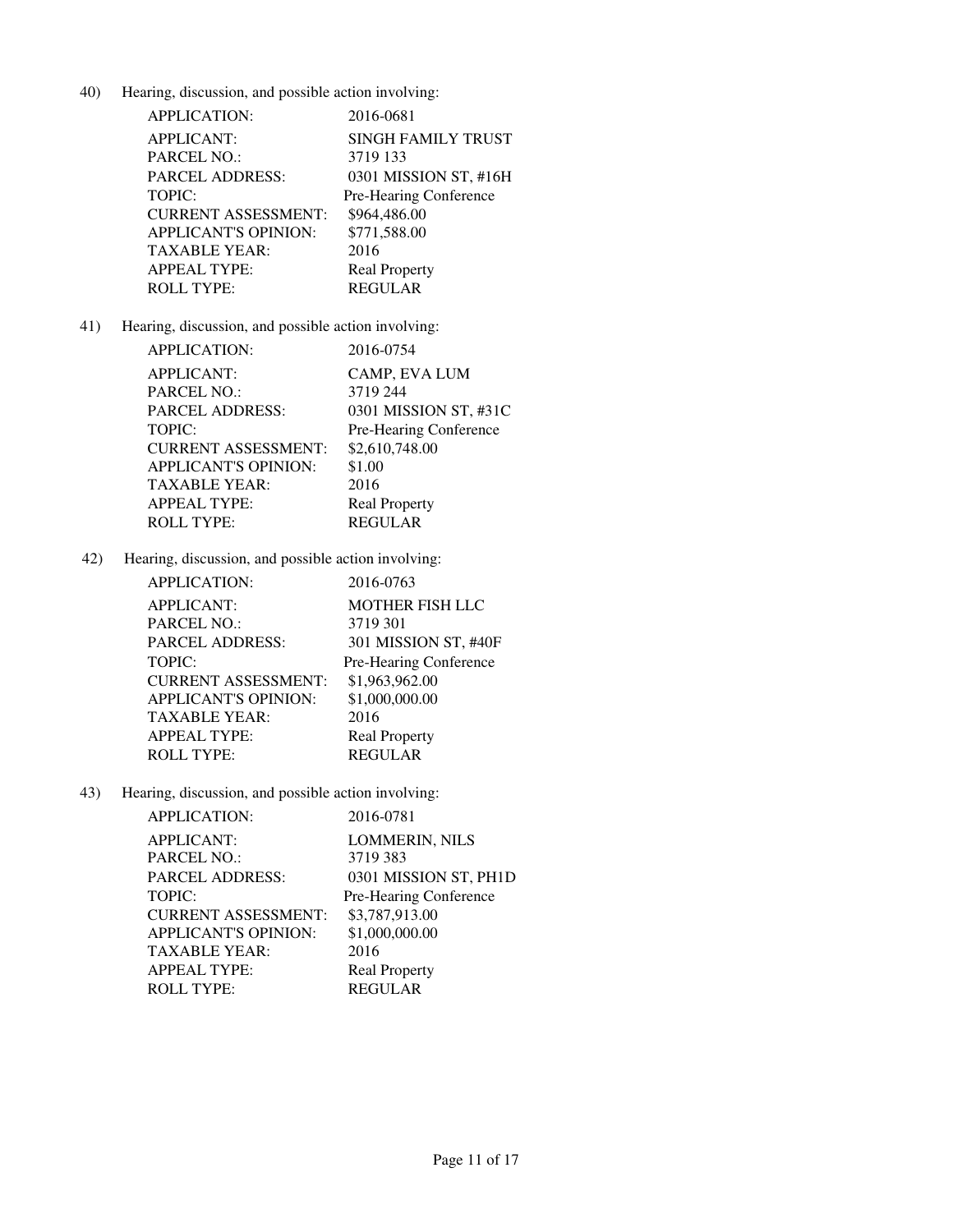| <b>APPLICATION:</b>         | 2016-0810                  |
|-----------------------------|----------------------------|
| <b>APPLICANT:</b>           | <b>REID SURVIVOR TRUST</b> |
| <b>PARCEL NO.:</b>          | 3719 191                   |
| <b>PARCEL ADDRESS:</b>      | 301 MISSION ST, #23F       |
| TOPIC:                      | Pre-Hearing Conference     |
| <b>CURRENT ASSESSMENT:</b>  | \$1,740,093.00             |
| <b>APPLICANT'S OPINION:</b> | \$1,500,000.00             |
| <b>TAXABLE YEAR:</b>        | 2016                       |
| <b>APPEAL TYPE:</b>         | <b>Real Property</b>       |
| <b>ROLL TYPE:</b>           | <b>REGULAR</b>             |

# 45) Hearing, discussion, and possible action involving:

| <b>APPLICATION:</b>        | 2016-7112              |
|----------------------------|------------------------|
| <b>APPLICANT:</b>          | <b>GUSSIN, DANIEL</b>  |
| PARCEL NO.:                | 3719 375               |
| PARCEL ADDRESS:            | 0301 MISSION ST, #56D  |
| TOPIC:                     | Pre-Hearing Conference |
| <b>CURRENT ASSESSMENT:</b> | \$3,703,238.00         |
| APPLICANT'S OPINION:       | \$1,500,000.00         |
| TAXABLE YEAR:              | 2016                   |
| APPEAL TYPE:               | <b>Real Property</b>   |
| <b>ROLL TYPE:</b>          | <b>REGULAR</b>         |

46) Hearing, discussion, and possible action involving:

| <b>APPLICATION:</b>        | 2016-7113              |
|----------------------------|------------------------|
| APPLICANT:                 | <b>GUSSIN, AMY</b>     |
| PARCEL NO.:                | 3719 183               |
| PARCEL ADDRESS:            | 0301 MISSION ST, #22G  |
| TOPIC:                     | Pre-Hearing Conference |
| <b>CURRENT ASSESSMENT:</b> | \$1,368,189.00         |
| APPLICANT'S OPINION:       | \$400,000.00           |
| TAXABLE YEAR:              | 2016                   |
| APPEAL TYPE:               | <b>Real Property</b>   |
| <b>ROLL TYPE:</b>          | <b>REGULAR</b>         |
|                            |                        |

| <b>APPLICATION:</b>         | 2016-7125              |
|-----------------------------|------------------------|
| <b>APPLICANT:</b>           | PA TWO, LLC            |
| <b>PARCEL NO.:</b>          | 3719 287               |
| <b>PARCEL ADDRESS:</b>      | 301 MISSION ST, #38D   |
| <b>TOPIC:</b>               | Pre-Hearing Conference |
| <b>CURRENT ASSESSMENT:</b>  | \$3,012,253.00         |
| <b>APPLICANT'S OPINION:</b> | \$1,500,000.00         |
| <b>TAXABLE YEAR:</b>        | 2016                   |
| <b>APPEAL TYPE:</b>         | <b>Real Property</b>   |
| <b>ROLL TYPE:</b>           | <b>REGULAR</b>         |
|                             |                        |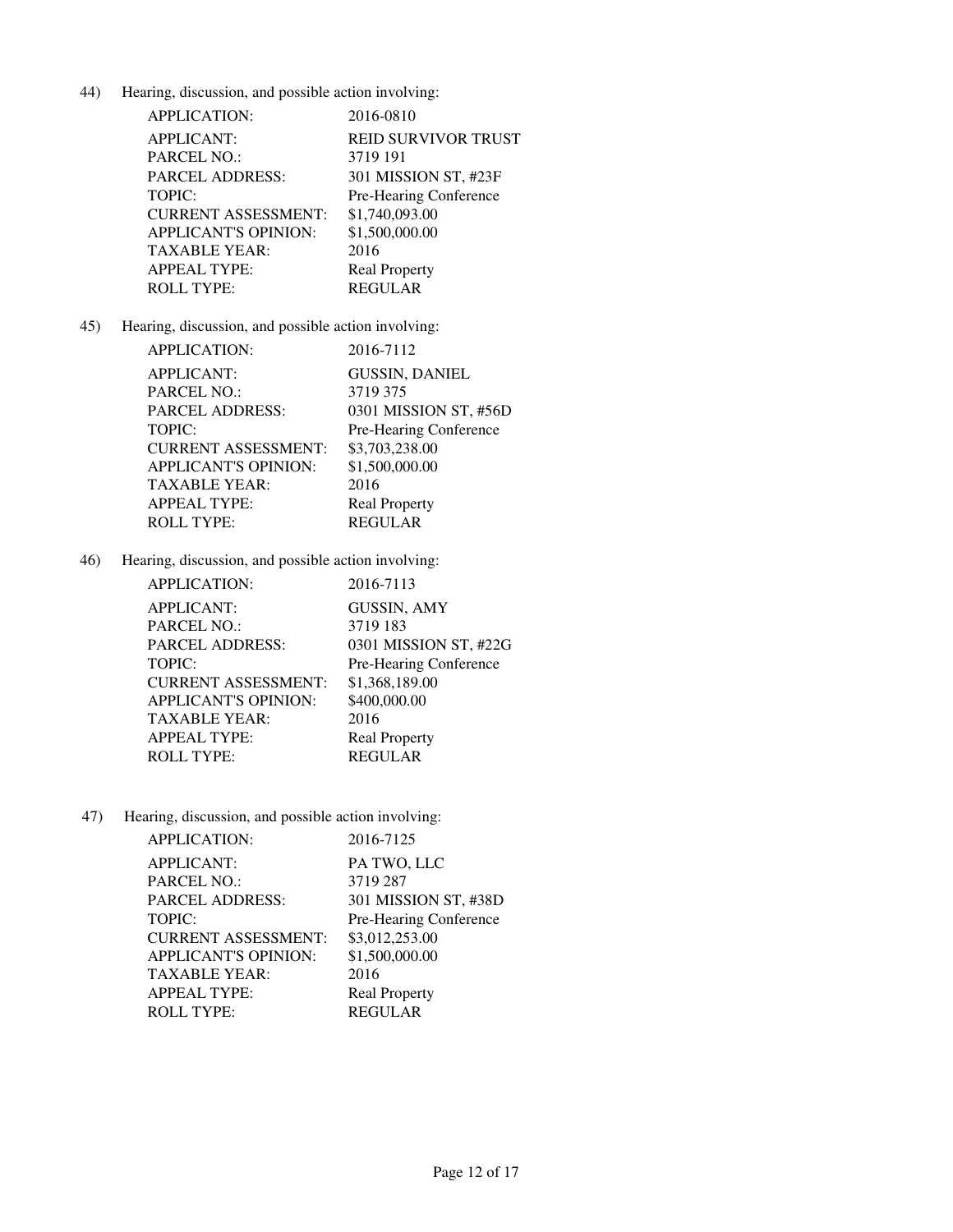| <b>APPLICATION:</b>         | 2016-7127              |
|-----------------------------|------------------------|
| <b>APPLICANT:</b>           | YIN, JOHN CHENGJIANG   |
| <b>PARCEL NO.:</b>          | 3719 199               |
| <b>PARCEL ADDRESS:</b>      | 0301 MISSION ST, #24E  |
| <b>TOPIC:</b>               | Pre-Hearing Conference |
| <b>CURRENT ASSESSMENT:</b>  | \$1,909,712.00         |
| <b>APPLICANT'S OPINION:</b> | \$1,739,106.00         |
| <b>TAXABLE YEAR:</b>        | 2016                   |
| <b>APPEAL TYPE:</b>         | <b>Real Property</b>   |
| <b>ROLL TYPE:</b>           | <b>REGULAR</b>         |

49) Hearing, discussion, and possible action involving:

| <b>APPLICATION:</b>        | 2016-7128              |
|----------------------------|------------------------|
| APPLICANT:                 | <b>SHOUSE LLC</b>      |
| PARCEL NO.:                | 3719 208               |
| PARCEL ADDRESS:            | 0301 MISSION ST, #25E  |
| TOPIC:                     | Pre-Hearing Conference |
| <b>CURRENT ASSESSMENT:</b> | \$1,363,009.00         |
| APPLICANT'S OPINION:       | \$900,000.00           |
| TAXABLE YEAR:              | 2016                   |
| APPEAL TYPE:               | <b>Real Property</b>   |
| <b>ROLL TYPE:</b>          | <b>REGULAR</b>         |

50) Hearing, discussion, and possible action involving:

| <b>APPLICATION:</b>         | 2016-7129              |
|-----------------------------|------------------------|
| <b>APPLICANT:</b>           | FINKELMAN LIVING TRUST |
| <b>PARCEL NO.:</b>          | 3719 330               |
| <b>PARCEL ADDRESS:</b>      | 0301 MISSION ST, #46E  |
| <b>TOPIC:</b>               | Pre-Hearing Conference |
| <b>CURRENT ASSESSMENT:</b>  | \$2,153,286.00         |
| <b>APPLICANT'S OPINION:</b> | \$1,600,000.00         |
| TAXABLE YEAR:               | 2016                   |
| <b>APPEAL TYPE:</b>         | <b>Real Property</b>   |
| <b>ROLL TYPE:</b>           | <b>REGULAR</b>         |

| APPLICATION:                | 2016-7136                |
|-----------------------------|--------------------------|
| <b>APPLICANT:</b>           | <b>MAHBUBANI, VINITI</b> |
| PARCEL NO.:                 | 3719 315                 |
| <b>PARCEL ADDRESS:</b>      | 0301 MISSION ST, #43B    |
| TOPIC:                      | Pre-Hearing Conference   |
| <b>CURRENT ASSESSMENT:</b>  | \$1,948,068.00           |
| <b>APPLICANT'S OPINION:</b> | \$1,363,648.00           |
| TAXABLE YEAR:               | 2016                     |
| <b>APPEAL TYPE:</b>         | <b>Real Property</b>     |
| <b>ROLL TYPE:</b>           | <b>REGULAR</b>           |
|                             |                          |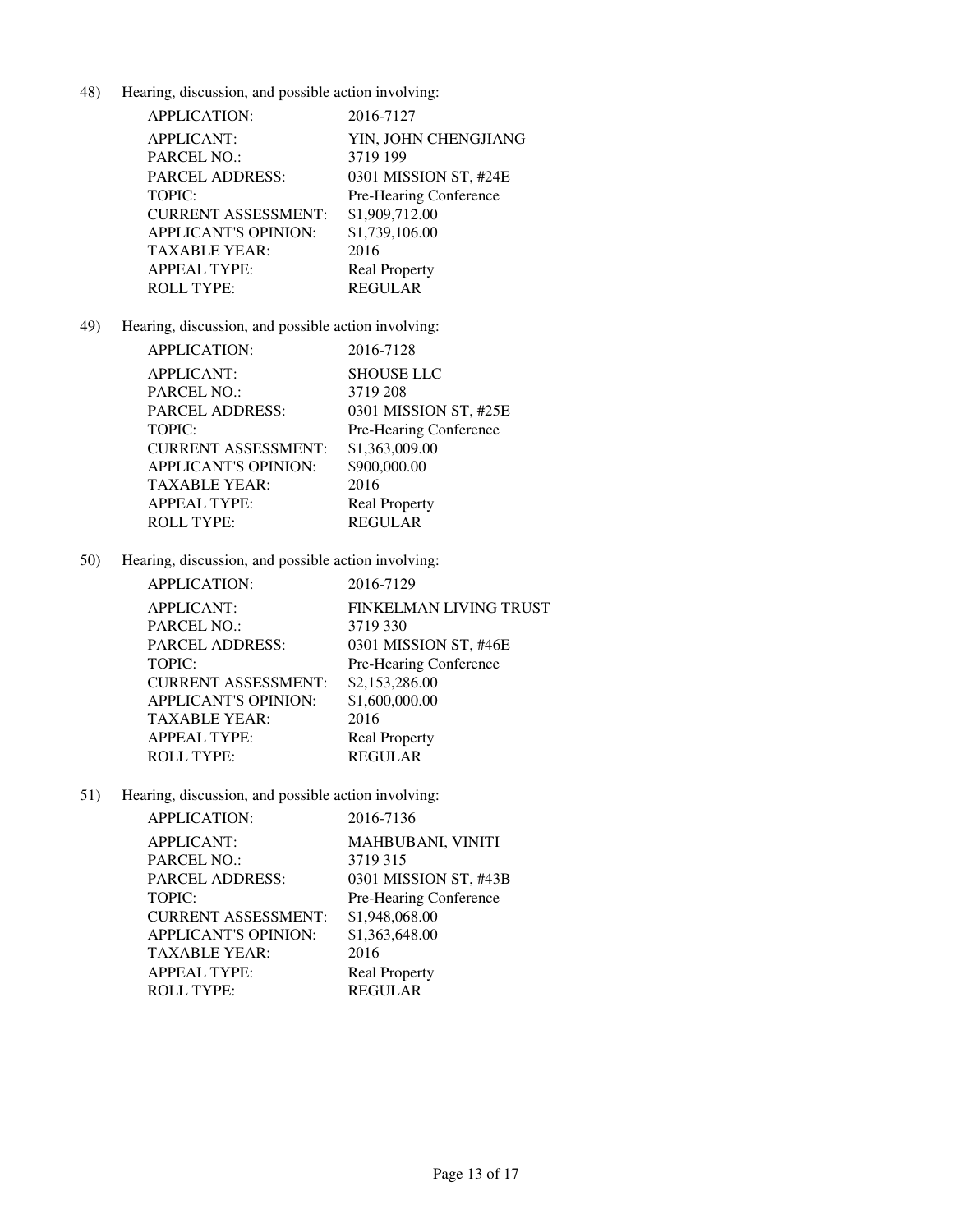| <b>APPLICATION:</b>         | 2016-7139              |
|-----------------------------|------------------------|
| <b>APPLICANT:</b>           | LIU, XIN               |
| <b>PARCEL NO.:</b>          | 3719 387               |
| <b>PARCEL ADDRESS:</b>      | 0301 MISSION ST, GPH1B |
| TOPIC:                      | Pre-Hearing Conference |
| <b>CURRENT ASSESSMENT:</b>  | \$12,580,205.00        |
| <b>APPLICANT'S OPINION:</b> | \$4,000,001.00         |
| <b>TAXABLE YEAR:</b>        | 2016                   |
| <b>APPEAL TYPE:</b>         | <b>Real Property</b>   |
| <b>ROLL TYPE:</b>           | <b>REGULAR</b>         |

# 53) Hearing, discussion, and possible action involving:

| APPLICATION:               | 2016-7147              |
|----------------------------|------------------------|
| <b>APPLICANT:</b>          | FOO, JI PIAO           |
| PARCEL NO.:                | 3719 337               |
| PARCEL ADDRESS:            | 0301 MISSION ST, #47F  |
| TOPIC:                     | Pre-Hearing Conference |
| <b>CURRENT ASSESSMENT:</b> | \$2,412,792.00         |
| APPLICANT'S OPINION:       | \$2.00                 |
| TAXABLE YEAR:              | 2016                   |
| APPEAL TYPE:               | <b>Real Property</b>   |
| <b>ROLL TYPE:</b>          | <b>REGULAR</b>         |

54) Hearing, discussion, and possible action involving:

| <b>APPLICATION:</b>         | 2016-7150              |
|-----------------------------|------------------------|
| <b>APPLICANT:</b>           | TIKU, VIKAS            |
| <b>PARCEL NO.:</b>          | 3719084                |
| <b>PARCEL ADDRESS:</b>      | 0301 MISSION ST, #10C  |
| <b>TOPIC:</b>               | Pre-Hearing Conference |
| <b>CURRENT ASSESSMENT:</b>  | \$2,019,290.00         |
| <b>APPLICANT'S OPINION:</b> | \$1,509,645.00         |
| TAXABLE YEAR:               | 2016                   |
| <b>APPEAL TYPE:</b>         | <b>Real Property</b>   |
| <b>ROLL TYPE:</b>           | <b>REGULAR</b>         |

| APPLICATION:                | 2016-7151              |
|-----------------------------|------------------------|
| <b>APPLICANT:</b>           | <b>BESVEST INC</b>     |
| PARCEL NO.:                 | 3719 186               |
| <b>PARCEL ADDRESS:</b>      | 0301 MISSION ST, #23A  |
| TOPIC:                      | Pre-Hearing Conference |
| <b>CURRENT ASSESSMENT:</b>  | \$1,546,474.00         |
| <b>APPLICANT'S OPINION:</b> | \$773,237.00           |
| TAXABLE YEAR:               | 2016                   |
| <b>APPEAL TYPE:</b>         | <b>Real Property</b>   |
| <b>ROLL TYPE:</b>           | <b>REGULAR</b>         |
|                             |                        |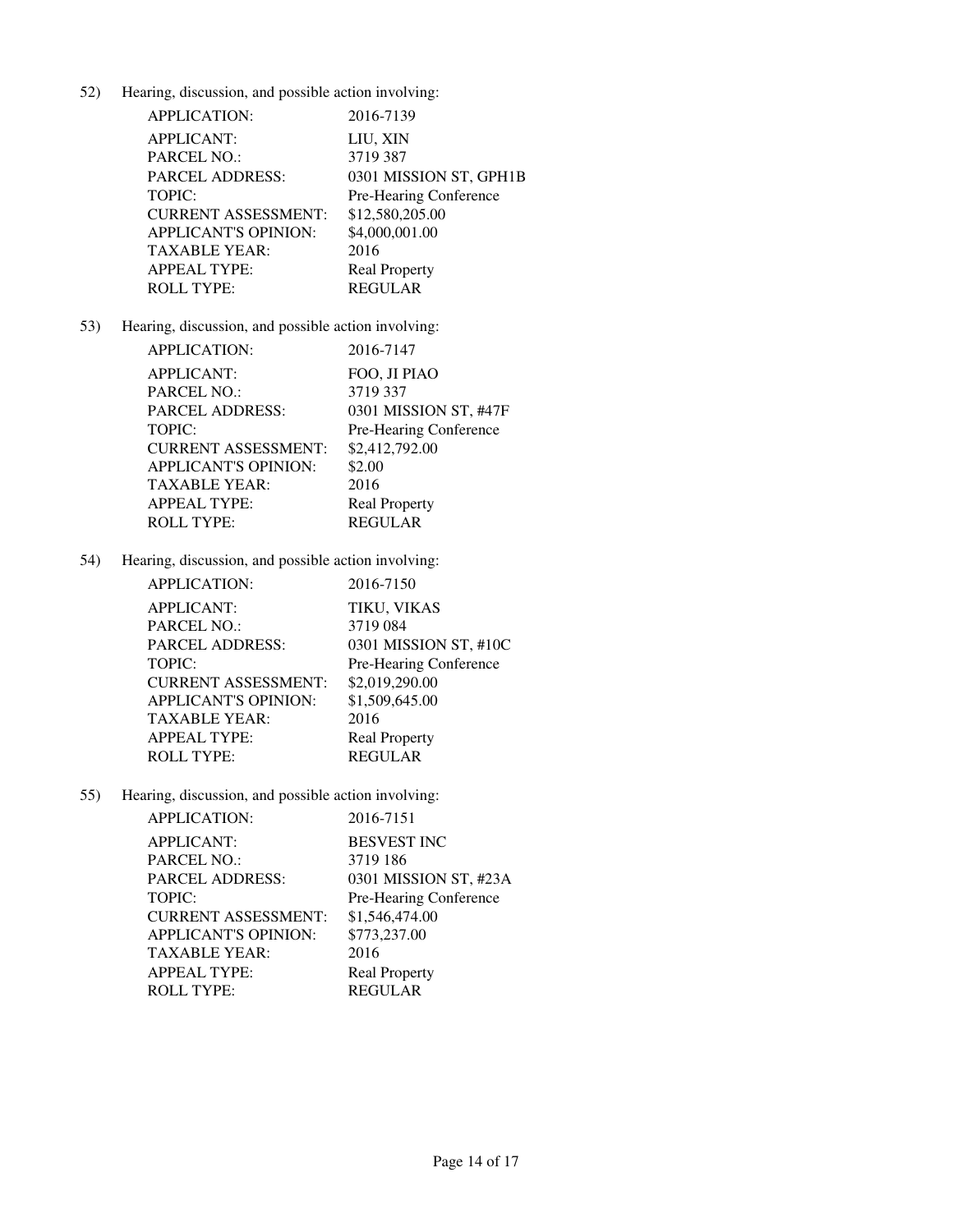| <b>APPLICATION:</b>         | 2016-7152              |
|-----------------------------|------------------------|
| <b>APPLICANT:</b>           | <b>BESVEST INC</b>     |
| <b>PARCEL NO.:</b>          | 3719 188               |
| <b>PARCEL ADDRESS:</b>      | 301 MISSION ST, #23C   |
| TOPIC:                      | Pre-Hearing Conference |
| <b>CURRENT ASSESSMENT:</b>  | \$952,387.00           |
| <b>APPLICANT'S OPINION:</b> | \$476,193.00           |
| <b>TAXABLE YEAR:</b>        | 2016                   |
| <b>APPEAL TYPE:</b>         | <b>Real Property</b>   |
| <b>ROLL TYPE:</b>           | <b>REGULAR</b>         |

# 57) Hearing, discussion, and possible action involving:

| <b>APPLICATION:</b>        | 2016-7155              |
|----------------------------|------------------------|
| <b>APPLICANT:</b>          | BESVEST, INC           |
| PARCEL NO.:                | 3719 032               |
| PARCEL ADDRESS:            | 301 MISSION ST, #4C    |
| TOPIC:                     | Pre-Hearing Conference |
| <b>CURRENT ASSESSMENT:</b> | \$790,572.00           |
| APPLICANT'S OPINION:       | \$395,286.00           |
| TAXABLE YEAR:              | 2016                   |
| APPEAL TYPE:               | <b>Real Property</b>   |
| <b>ROLL TYPE:</b>          | <b>REGULAR</b>         |

58) Hearing, discussion, and possible action involving:

| <b>APPLICATION:</b>        | 2016-7165              |
|----------------------------|------------------------|
| <b>APPLICANT:</b>          | SHADDUCK, JOHN         |
| <b>PARCEL NO.:</b>         | 3719 398               |
| PARCEL ADDRESS:            | 0301 MISSION ST, #406  |
| TOPIC:                     | Pre-Hearing Conference |
| <b>CURRENT ASSESSMENT:</b> | \$2,360,456.00         |
| APPLICANT'S OPINION:       | \$944,182.00           |
| TAXABLE YEAR:              | 2016                   |
| APPEAL TYPE:               | <b>Real Property</b>   |
| <b>ROLL TYPE:</b>          | <b>REGULAR</b>         |
|                            |                        |

| APPLICATION:                | 2016-7194              |
|-----------------------------|------------------------|
| <b>APPLICANT:</b>           | <b>KIM. SEUNG</b>      |
| <b>PARCEL NO.:</b>          | 3719 035               |
| <b>PARCEL ADDRESS:</b>      | 0301 MISSION ST, #4F   |
| <b>TOPIC:</b>               | Pre-Hearing Conference |
| <b>CURRENT ASSESSMENT:</b>  | \$1,508,340.00         |
| <b>APPLICANT'S OPINION:</b> | \$1,131,250.00         |
| TAXABLE YEAR:               | 2016                   |
| <b>APPEAL TYPE:</b>         | <b>Real Property</b>   |
| <b>ROLL TYPE:</b>           | <b>REGULAR</b>         |
|                             |                        |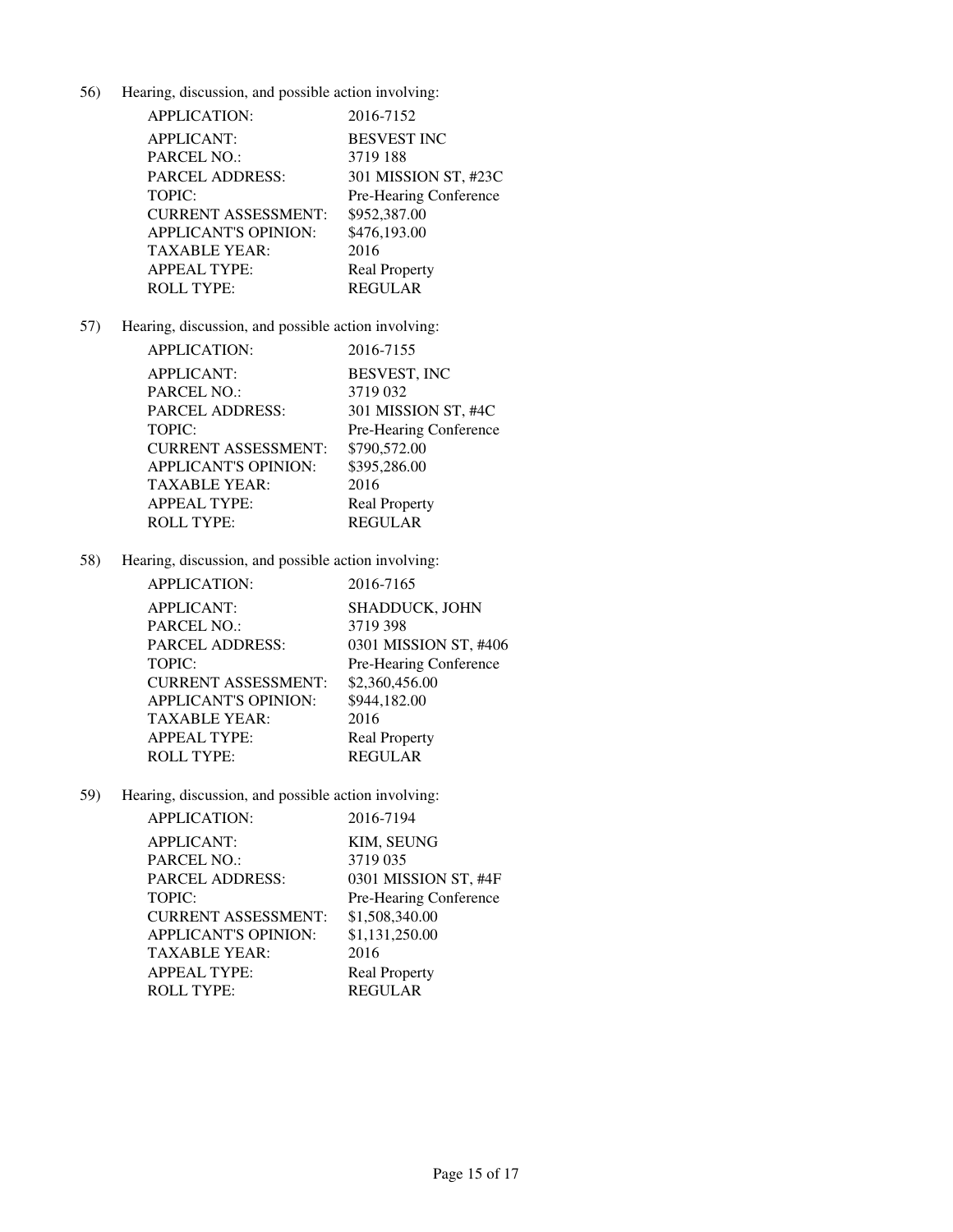| APPLICATION:               | 2016-7205               |
|----------------------------|-------------------------|
| <b>APPLICANT:</b>          | ABBASZADEH FAMILY TRUST |
| <b>PARCEL NO.:</b>         | 3719 348                |
| <b>PARCEL ADDRESS:</b>     | 0301 MISSION ST, #50A   |
| <b>TOPIC:</b>              | Pre-Hearing Conference  |
| <b>CURRENT ASSESSMENT:</b> | \$3,683,474.00          |
| APPLICANT'S OPINION:       | \$1,841,373.00          |
| <b>TAXABLE YEAR:</b>       | 2016                    |
| <b>APPEAL TYPE:</b>        | <b>Real Property</b>    |
| <b>ROLL TYPE:</b>          | <b>REGULAR</b>          |

# 61) Hearing, discussion, and possible action involving:

| <b>APPLICATION:</b>        | 2016-7206              |
|----------------------------|------------------------|
| <b>APPLICANT:</b>          | NIJJAR, SONIA          |
| PARCEL NO.:                | 3719 271               |
| PARCEL ADDRESS:            | 301 MISSION ST, #35F   |
| TOPIC:                     | Pre-Hearing Conference |
| <b>CURRENT ASSESSMENT:</b> | \$1,819,370.00         |
| APPLICANT'S OPINION:       | \$900,000.00           |
| TAXABLE YEAR:              | 2016                   |
| APPEAL TYPE:               | <b>Real Property</b>   |
| <b>ROLL TYPE:</b>          | <b>REGULAR</b>         |

62) Hearing, discussion, and possible action involving:

| <b>APPLICATION:</b>         | 2016-7216               |
|-----------------------------|-------------------------|
| <b>APPLICANT:</b>           | <b>CA MILLENIUM LLC</b> |
| <b>PARCEL NO.:</b>          | 3719 343                |
| PARCEL ADDRESS:             | 0301 MISSION ST, #48F   |
| TOPIC:                      | Pre-Hearing Conference  |
| <b>CURRENT ASSESSMENT:</b>  | \$2,288,516.00          |
| <b>APPLICANT'S OPINION:</b> | \$2,059,664.00          |
| TAXABLE YEAR:               | 2016                    |
| APPEAL TYPE:                | <b>Real Property</b>    |
| ROLL TYPE:                  | <b>REGULAR</b>          |
|                             |                         |

| APPLICATION:                | 2016-7218              |
|-----------------------------|------------------------|
| <b>APPLICANT:</b>           | PETERSON, JOHN         |
| PARCEL NO.:                 | 3719 354               |
| <b>PARCEL ADDRESS:</b>      | 0301 MISSION ST, #51C  |
| TOPIC:                      | Pre-Hearing Conference |
| <b>CURRENT ASSESSMENT:</b>  | \$7,609,298.00         |
| <b>APPLICANT'S OPINION:</b> | \$6,087,438.00         |
| TAXABLE YEAR:               | 2016                   |
| <b>APPEAL TYPE:</b>         | <b>Real Property</b>   |
| <b>ROLL TYPE:</b>           | <b>REGULAR</b>         |
|                             |                        |